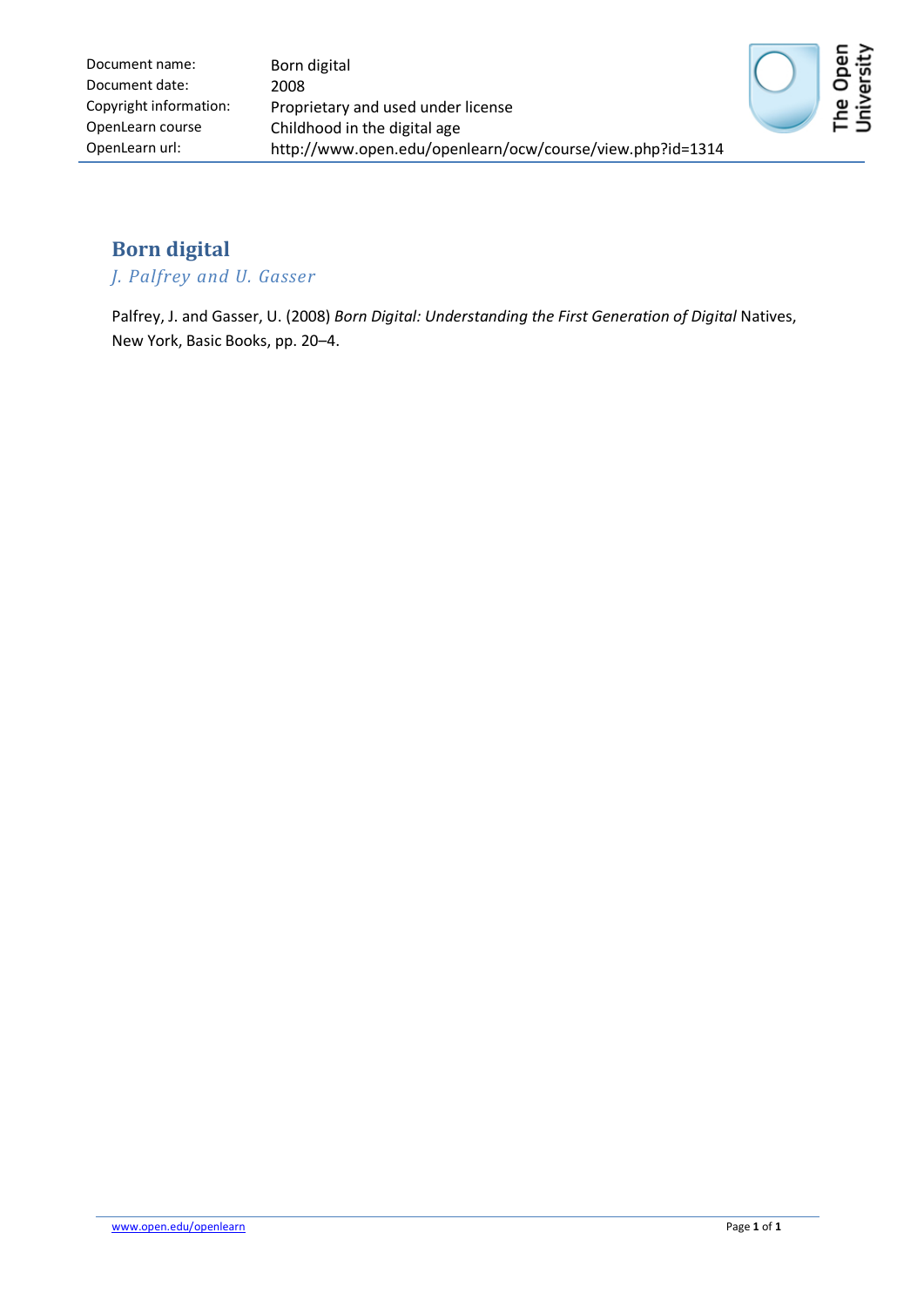

## **Childhood in the Digital Age**

*Born digital: Understanding the first generation of digital natives (extract)*

**J. Palfrey and U. Gasser**

## **From Chapter 1, 'Identities'**

To be sure, the Internet doesn't change the notion of identity altogether. Nor are all of its effects new or unfamiliar to us. In some ways the nature of identity in the Internet age resembles what it was in the agrarian past. Personal identity is much the same now as it was then. And despite the changes in the dynamics of social identity that are now taking place, in some ways even these dynamics remain the same.

From the perspective of a Digital Native, identity is not broken up into online and offline identities, or personal and social identities. Because these forms of identity exist simultaneously and are so closely linked to one another, Digital Natives almost never distinguish between the online and offline versions of themselves. They establish and communicate their identities simultaneously in the physical and digital worlds. The sixteen-year-old might be bound to being a tall Irish American girl in the physical world, while in digital space she can experiment with self-representation, sometimes in modest ways and sometimes dramatically. Her multiple representations inform her overall identity.

A sixteen-year-old girl can now create a new identity and go into an online environment where people do not know who she is, at least for a while. She might create a profile of herself in a new social network. She could present herself in a way that is strikingly different from the way she presents herself in real space. She could even create an avatar in a virtual world, such as Gaia or Club Penguin, or in a gaming environment, such as World of Warcraft, as a way to try out an identity that is not tethered to any other identity she's had in the past. Someone would have to do some serious digging on her to tie these multiple identities together. In this sense, our Digital Native could reinvent herself many times over without leaving her bedroom, much less her village. And she need not explore these identities successively over time; instead, she can create them all in one day and explore them simultaneously.

**…**

Just as young people always have done, Digital Natives try out different aspects of identity in experimental ways, both online and offline. One of the long-standing debates in the literature of identity turns on the question of multiplicity. Some sociological theories suggest that young people have multiple selves; others argue that these multiple forms of representation come together into a more or less unitary selfconstruct. The common thread among the many competing theories of identity is that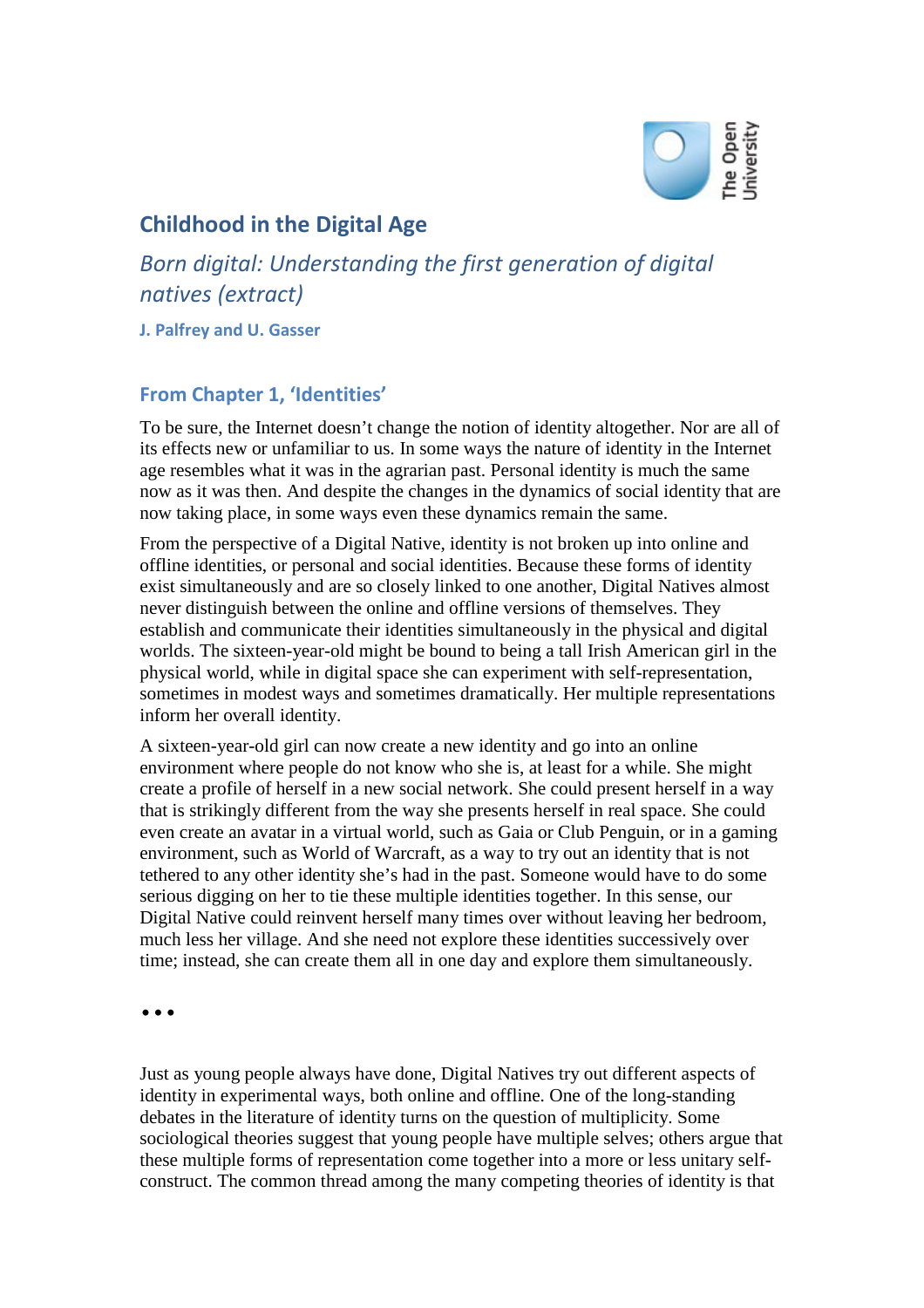people tend to have multiple self-representations – different levels of both personal and social identities – that together form a whole. In focus groups and interviews, most Digital Natives revealed that they had multiple selfrepresentations.

Where they disagreed was on what these multiple selfrepresentations meant for identity: Some saw themselves as having one or more 'identities' in the converged online and offline worlds, whereas others perceived themselves as having only one identity that was expressed in both contexts.

**…**

Young people – among many others – are using the Internet to share more personal information about themselves than ever before. This trend is a source of consternation to many parents and teachers, especially if the adults in the equation spend much less time online than their children or students. (Just to be perfectly clear: Young people are by no means breaking this new ground alone. Often, adults are exposing more about themselves, particularly if they participate in online dating, than their children.)

**…**

These intentional digital contributions to identity – in the form of inputs of shared personal information – are central to a Digital Native's emerging identity. A sixteenyear-old girl, within limits, has the ability to shape her identity with care and to change it over time to incorporate new ideas about how she wishes to be perceived. Through these many means, Digital Natives are much more willing than their grandparents were in their day to share personal information with others – both friends and people they haven't met face to face – in a public forum, which for a Digital Native is the Internet.

For Digital Immigrants, this is one of the greatest puzzles: What drives Digital Natives to post so much information about themselves in digital publics? *Why* do Digital Natives share all this information about themselves online?

**…**

Psychologists have developed what they call the 'disclosure decision model' to explain why a sixteen-year-old might reveal so much information to others. The underlying assumption is that people decide what personal information they will disclose, how they will disclose it, and to whom they will disclose it based on their evaluation of the possible rewards and risks. According to this model, the disclosure of personal information – say, a sixteen-year-old's posting of her hobbies online, or information about where she lives or about her tastes in music – is intended to achieve certain goals. Those goals might include social approval, intimacy, or relief of distress, among other things. Or they might include more mundane objectives, like saving money or time (for instance, disclosing a credit-card number to order a book online), or pleasure or altruism.